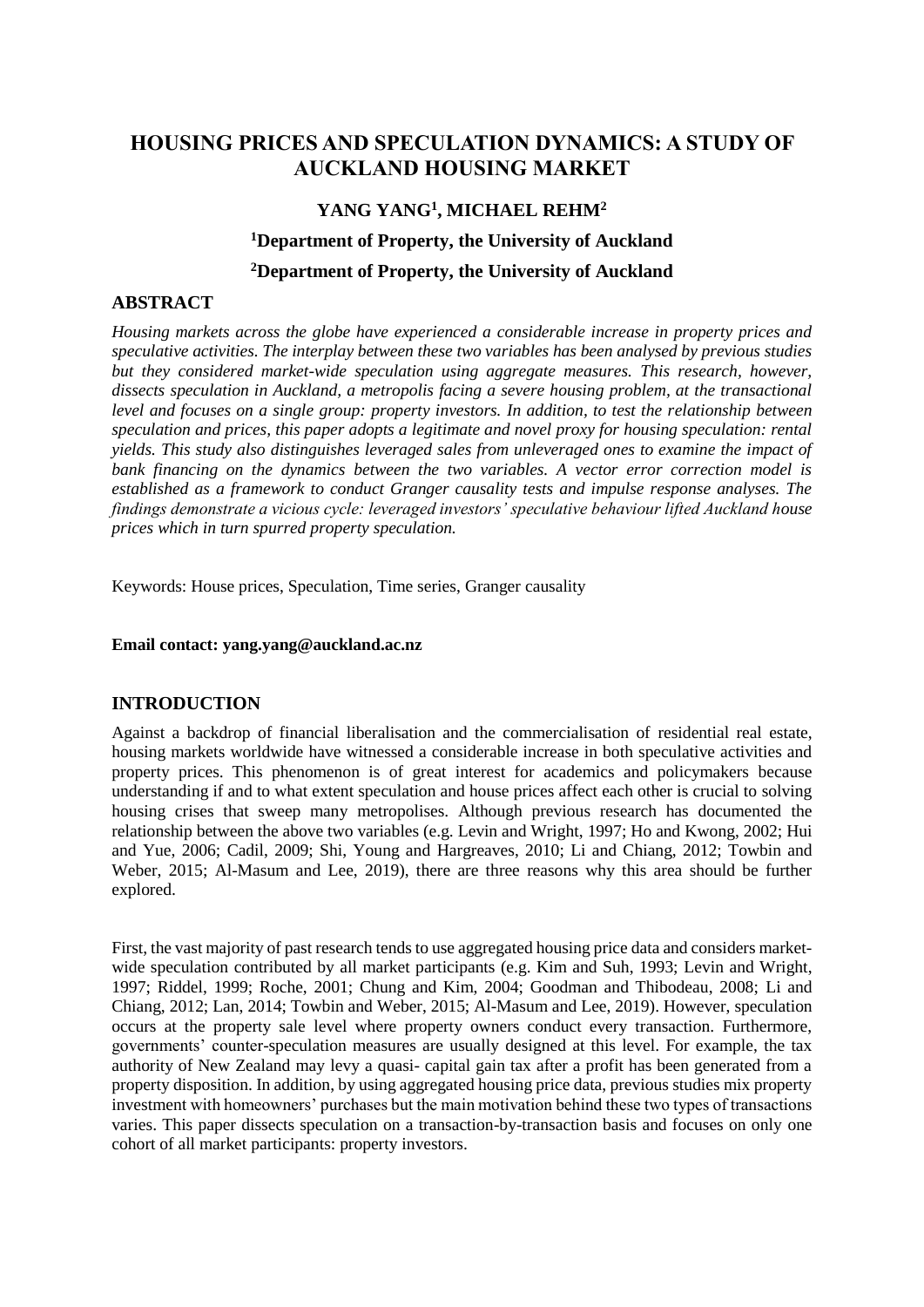Second, existing literature commonly adopts housing price bubbles (e.g. Riddel, 1999; Roche, 2001; Chung and Kim, 2004; Goodman and Thibodeau, 2008; Lan, 2014; Al-Masum and Lee, 2019) or future price expectations (e.g. Kim and Suh, 1993; Levin and Wright, 1997; Ho and Kwong, 2002; Malpezzi and Wachter, 2005; Mallick and Mahalik, 2012; Towbin and Weber, 2015) as an indicator of speculation. Nevertheless, the conventional definition of bubbles as the difference between asset prices and market fundamentals is problematic because the concept of fundamentals is vague (Roche, 2001; Cadil, 2009; Lind, 2009). With regard to future price expectations, it is commonplace to assume aggregated price changes in the past as investors' future expectations. This practice might be flawed because previous price fluctuations are not necessarily equivalent to buyers' real vision of future price movements. Meanwhile, to the best of the authors' knowledge, rental yields have not been used as a metric of speculation to test the interplay between speculation and property prices. If rental yields are not satisfactory, it is reasonable to infer that capital gain-focused speculation is the most possible justification for a purchase. Therefore, this study employs this legitimate but unused barometer of housing speculation.

Three, past research (e.g. Levin and Wright, 1997; Ho and Kwong, 2002; Hui and Yue, 2006; Cadil, 2009; Shi, Young and Hargreaves, 2010; Li and Chiang, 2012; Towbin and Weber, 2015; Al-Masum and Lee, 2019) fails to consider the influence of leverage on the relationship between speculation and property prices. Property purchases with bank financing usually demonstrate a higher degree of speculation than unleveraged sales. However, previous studies often use aggregated housing price data and do not draw a difference between leveraged sales and unleveraged ones. This study, however, not only distinguishes these two categories of transactions, but also differentiates them at the transactional level using property data that include only investor-purchase records.

In summary, although previous research has shed much light on the interplay between real estate speculation and prices, the vast majority of current studies does not delve into the property transactional level. By analysing sales conducted by investors on a transaction-by-transaction basis with rental yields as a proxy for speculation, the present research aims to reveal the relationship between the two variables in Auckland, a housing market that has experienced rampant speculation and a strong upward trend in residential house prices from 2003 to 2016, at a nuanced level.

This paper will be structured as follows. Section 2 will be a summary and review of the current literature on the relationship between speculation and housing prices. The data and the model for this study will be elaborated in Section 3. Section 4 will present a table and graphs to demonstrate the findings of the research. The final section will conclude the article.

## **LITERATURE REVIEW**

Using various methods, academics have analysed the interplay between speculation and housing prices. Table 1 summarises some of previous research with a focus on this topic.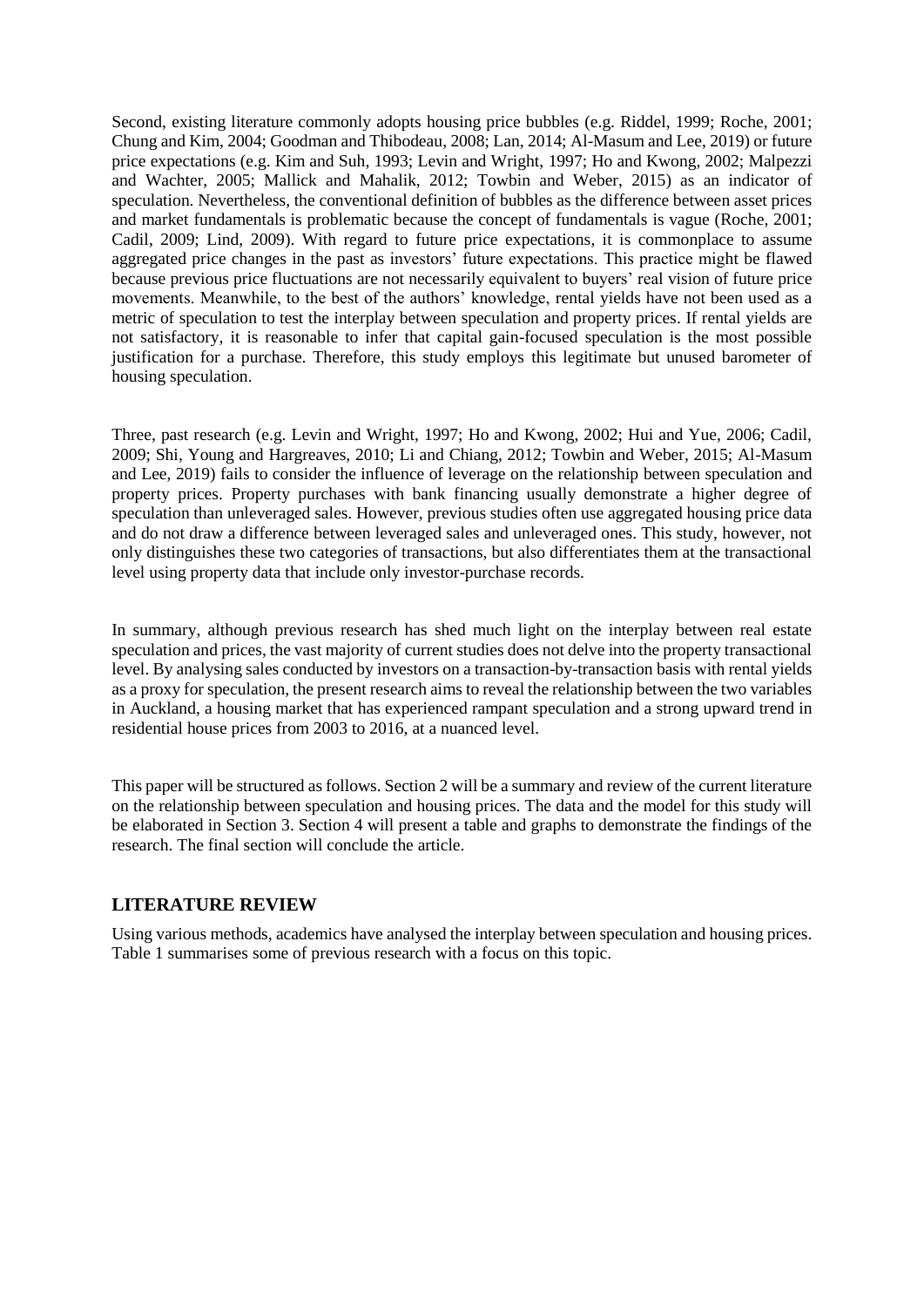| Author                                    | Method                            | Finding            | Market          | Level of analysis | Speculation indicator |  |
|-------------------------------------------|-----------------------------------|--------------------|-----------------|-------------------|-----------------------|--|
| Kim and Suh (1993)                        | Rational expectations model       | $S \rightarrow HP$ | Korea and Japan | Aggregated        | Expectation           |  |
| Levin and Wright (1997)                   | Pooled cross-sectional regression | $S \rightarrow HP$ | London and UK   | Aggregated        | Expectation           |  |
| Riddel (1999)                             | Autoregressive model              | $S \rightarrow HP$ | California      | Aggregated        | <b>Bubble</b>         |  |
| Phillips and Goodstein (2000)             | Regression                        | $S \rightarrow HP$ | Portland        | Aggregated        | <b>Bubble</b>         |  |
| Roche (2001)                              | Regime-switching model            | $S \rightarrow HP$ | Dublin          | Aggregated        | <b>Bubble</b>         |  |
| Ho and Kwong (2002)                       | Vector error correction model     | $HP \rightarrow S$ | Hong Kong       | Transactional     | Expectation           |  |
| Zhou and Sornette (2003)                  | Log-periodic function             | $S \rightarrow HP$ | US an UK        | Aggregated        | <b>Bubble</b>         |  |
| Chung and Kim (2004)                      | Mixed methods                     | $S \rightarrow HP$ | Korea           | Aggregated        | <b>Bubble</b>         |  |
| Malpezzi and Wachter (2005)               | Lagged supply model               | $S \rightarrow HP$ | N/A             | Aggregated        | Expectation           |  |
| Goodman and Thibodeau (2008)              | Long-run equilibrium model        | $S \rightarrow HP$ | US              | Aggregated        | <b>Bubble</b>         |  |
| Hatzvi and Otto (2008)                    | Fundamental value model           | $S \rightarrow HP$ | Sydney          | Aggregated        | <b>Bubble</b>         |  |
| Shi, Young and Hargreaves (2010)          | Vector autoregression             | $S \rightarrow HP$ | New Zealand     | Transactional     | Sale volume           |  |
| Šliupas and Simanavičienė (2010)          | Regression                        | $S \rightarrow HP$ | Lithuania       | Aggregated        | <b>Bubble</b>         |  |
| Li and Chiang (2012)                      | Vector error correction model     | $S \neq HP$        | China           | Aggregated        | <b>GDP</b>            |  |
| Mallick and Mahalik (2012)                | Vector autoregression             | $S \rightarrow HP$ | China           | Aggregated        | Expectation           |  |
| Lan $(2014)$                              | Vector autoregression             | $S \neq HP$        | China           | Aggregated        | <b>Bubble</b>         |  |
| Towbin and Weber (2015)                   | Vector autoregression             | $S \rightarrow HP$ | US              | Aggregated        | Expectation           |  |
| Arestis, Gonzalez-Martinez and Jia (2017) | Fundamental value model           | $S \rightarrow HP$ | Hong Kong       | Aggregated        | <b>Bubble</b>         |  |
| Al-Masum and Lee (2019)                   | Vector error correction model     | $S \neq HP$        | Sydney          | Aggregated        | <b>Bubble</b>         |  |
| Wong, Lee and Koong (2019)                | Pooled regression                 | $S \neq HP$        | Malaysia        | Aggregated        | <b>Bubble</b>         |  |

**Table 1. A summary of previous studies about speculation and housing prices.**

Note: S → HP indicates speculation is a determinant of housing prices and S ≠ HP indicates speculation is not a determinant of housing prices.

As shown by Table 1, the interplay between speculation and property prices has been examined in different housing markets and a positive relationship—either speculation is a determinant of housing prices or the opposite—is reported by the vast majority of the above studies. However, the bulk of them deals with market-level speculation and focuses on both homeowners and investors. Ho and Kwong (2002) tested the direction of causal relationship between speculation and property prices using transactional level data but the study is built on a small sample of 25 sales. Shi, Young and Hargreaves (2010) revealed the price-volume dynamics based on transactional level datasets but the research does not distinguish property investment from owner-occupiers' purchases.

As for what is used as a proxy for housing speculation to test the relationship with property prices, the studies shown in Table 1 can be categorised into two major camps: capital gain expectations or housing price bubbles. It is commonplace to assume previous price fluctuations as investors' future price expectations but this practice might be flawed. This is because past price changes are not necessarily equivalent to buyers' real vision of price movements in the future. Instead of simply using price changes in the past as expectations, Towbin and Weber (2015) modelled expectations directly by establishing what they called as "price expectation shocks". They defined the term as "a shift in expectations about future house prices by households and housing investors (Towbin and Weber, 2015, p.8)". They adopted a novel way to quantify expectations but did not set investors' expectations from those of other market participants. We argue that the real investors' expectations should be obtained by asking investors, not all market players, about how housing prices are likely to change in the future.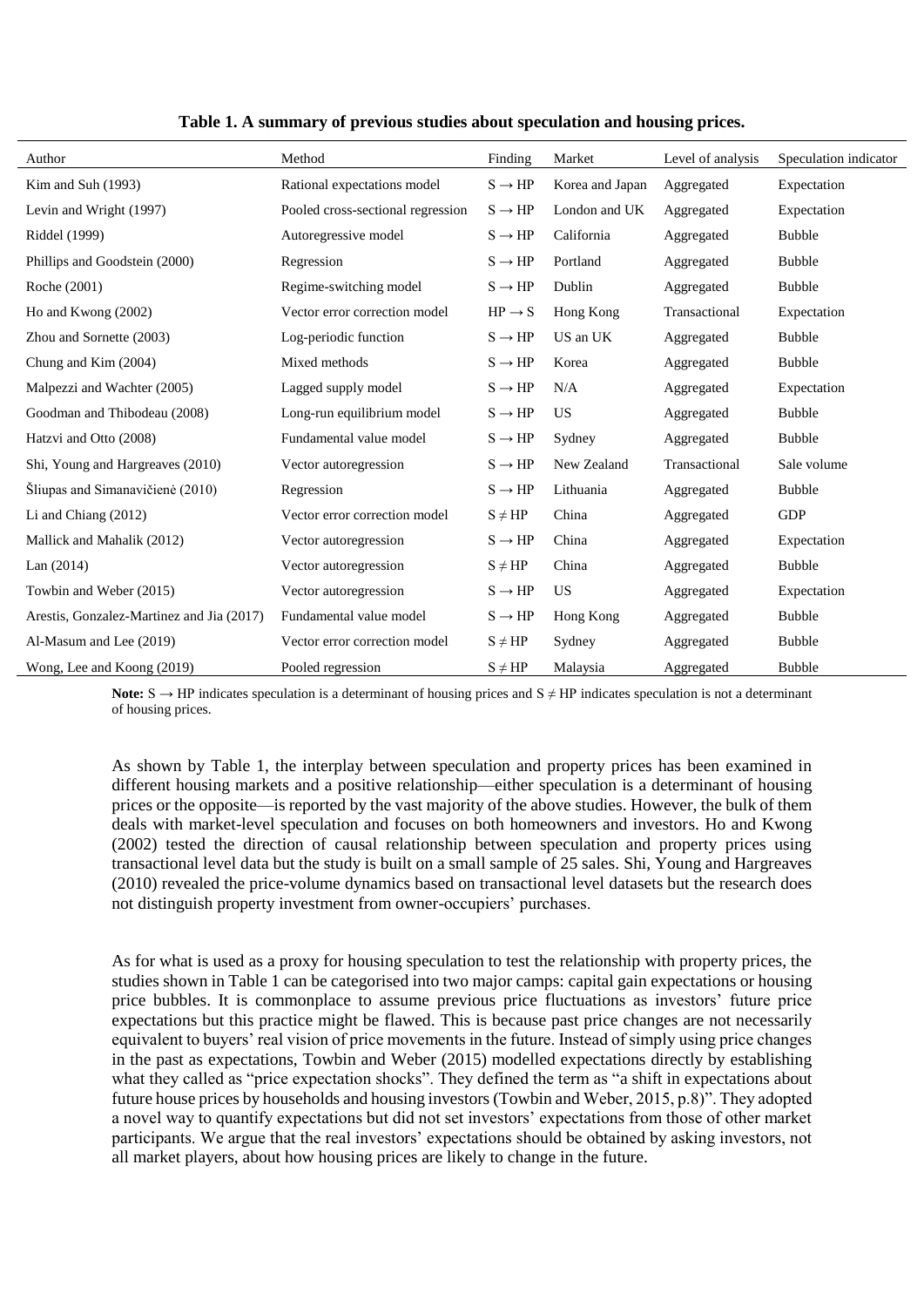The issue associated with the use of price bubbles as a barometer of speculation is that "the traditional definition [of bubbles] in terms of prices not determined by fundamentals is problematic primarily because the concept 'fundamentals' is vague (Lind, 2009, p.78)". Other researchers such as Roche (2001) and Cadil (2009) stated similar opinions. Against the conventional wisdom, Lei, Noussair and Plott (2001) studied the role of speculation in bubble formation under an experimental setting and the results show that bubbles are observed when speculation is impossible. Their findings suggest that bubbles may not be a suitable proxy for speculation.

Rent and capital gains consist of total returns generated from an investment property. If rental income cannot justify a sale as a cash-flow purchase, the transaction is most likely to be capital gain-oriented speculation. In a nutshell, the lower rental returns are, the greater the amount of speculative pressure a given investor applies to a housing market through his or her behaviour. Rehm and Yang (in press) measured housing speculation in Auckland on the basis of the rental yields derived from an investment property purchase. Based on Rehm and Yang (in press), the present paper extends this earlier work and uses the yields produced by them as the metric of speculation to test the relationship between house prices and speculation in Auckland. Some studies (e.g. Hatzvi and Otto, 2008; Arestis, Gonzalez-Martinez and Jia, 2017) included rent as a component of market fundaments but this study, to the best of the authors' knowledge, marks the first attempt to employ rental yields as an indicator of housing speculation. Additionally, the studies listed in Table 1 did not distinguish leveraged sales from unleveraged ones. The present research sets them apart at a transactional level.

In summary, compared with existing literature, this article delves into the relationship between speculation and property prices at a more nuanced level by using sale-level data, focusing on only investors, adopting rental yields as a metric of speculation and differentiating leveraged sales from unleveraged ones.

## **DATA AND METHOD**

This study uses monthly data covering a period from January 2003 to December 2016. There are six series included in our Vector Error Correction Model (VECM): Auckland house price index, metric of leveraged speculation, metric of unleveraged speculation, effective mortgage interest rate, the number of building consent issued in Auckland and net permanent and long-term immigrants entered into New Zealand.

Auckland Council provided the authors with property sale data including all residential transactions from 2002 to 2016 in Auckland. Auckland house price index was constructed using a hedonic regression on the basis of the gross sale prices of stand-alone house transactions, which account for 77% of total Auckland residential sales. The coefficients of the hedonic regression were indexed to a starting point of 100 in January 2003, as shown in Figure 1. The price index was developed on a monthly basis with 2002 being the base year. There are two advantages associated with the index. First, it was constructed upon the transactional level records. Englund, Quigley, and Redfearn (1999) and Geltner and Ling (2006) claimed that a housing price index should be established based on the finest possible disaggregated data. Second, the frequency of data is monthly. Shi, Young and Hargreaves (2010) argued that the use of high frequency data increases the degree of freedom in a vector autoregression (VAR) model and is more likely to unearth the interplay between variables. As indicated by Figure 1, Auckland freestanding house prices, on average, increase substantially over this timeframe except for the period from 2008 to 2012 as the market reacted to the Global Financial Crisis.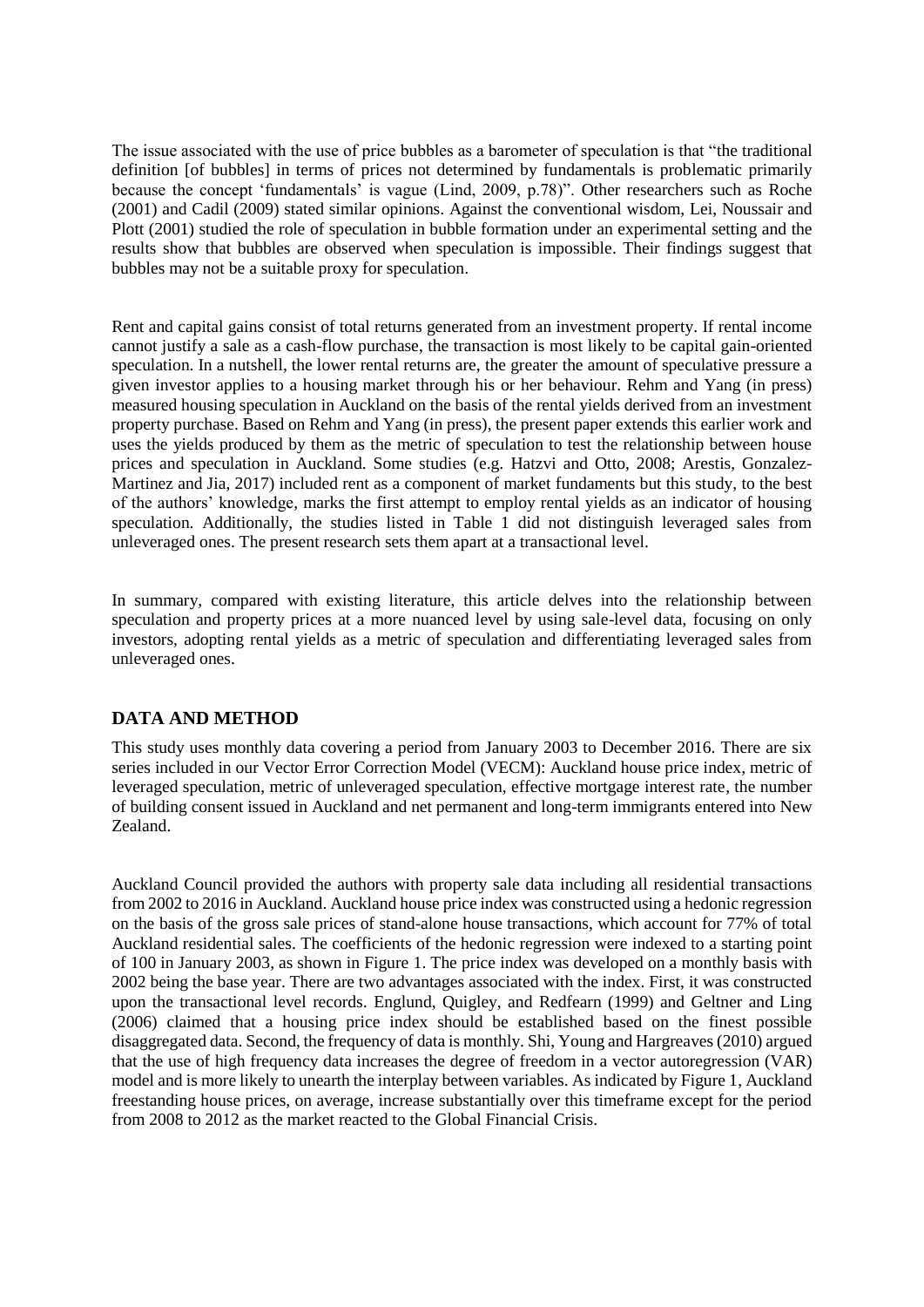

**Figure 1. Auckland house price index (2003-2016)**

2003 2004 2005 2006 2007 2008 2009 2010 2011 2012 2013 2014 2015 2016 Year **Note:** The coefficients of the hedonic regression are indexed to a starting point of 100 in January 2003. **Source:** authors' own calculations.

The housing tenure of each property transaction was identified using the same approach as Rehm and Yang (in press). Leveraged and unleveraged status of each sale were determined by analysing the title memorial data publically available from Land Information New Zealand, a government department managing geographical and property information within New Zealand. The present authors coded the data and joined them to the property sale data provided by Auckland Council. According to the method employed by Rehm and Yang (in press), metric of leveraged speculation and metric of unleveraged speculation were calculated as the average of net rental yields of leveraged and unleveraged sales consisting of freestanding houses and units. As discussed previously, rental yields are used as a proxy for property speculation. A decrease in rental yields signals an increase in the degree of speculation that is likely to drive up house prices. To allow a more intuitive interpretation, the signs of metric of leveraged speculation and metric of unleveraged speculation were switched. After the change, an increase in metric of leveraged speculation or metric of unleveraged speculation means the extent of property speculation is elevated so there is upward pressure applied to house prices.

Effective interest rates are directly sourced from the Reserve Bank of New Zealand (RBNZ). The number of building consents issued in Auckland and net permanent and long-term immigrants entered into New Zealand are seasonally adjusted series downloaded from the Statistics New Zealand, a department of the New Zealand government. A one-year lag is applied to the number of building consents because, for typical freestanding houses in New Zealand, most construction work is completed within 12 months of the issuance of a building consent (Statistics New Zealand, 2017). The descriptive statistics of the data are reported in Table 2.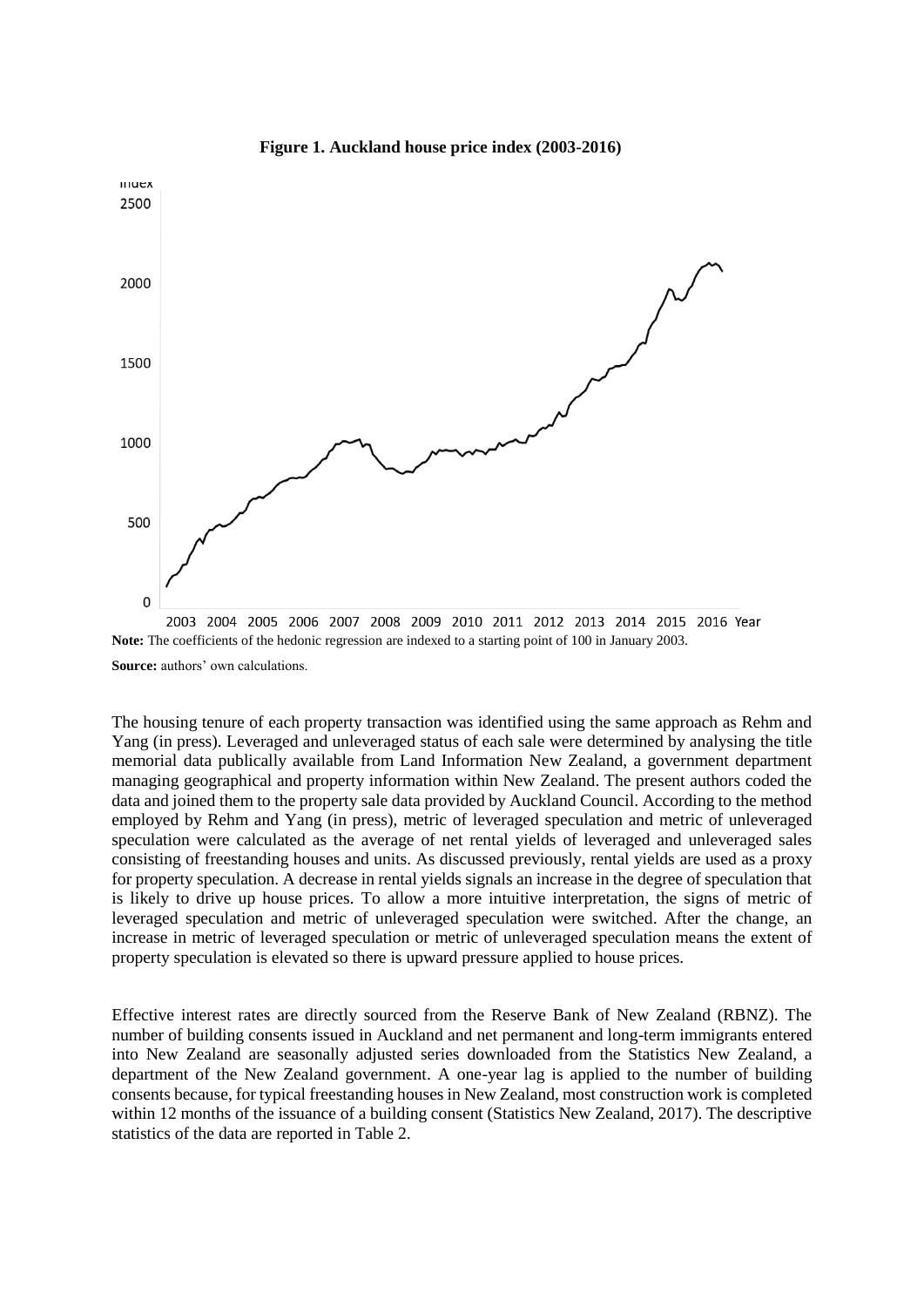| Variable                                    | Average   | Std.dev. | Minimum   | Maximum   |
|---------------------------------------------|-----------|----------|-----------|-----------|
| Auckland housing price index (HP)           | 1053      | 481      | 100       | 2129      |
| Metric of leveraged speculation (MS_LEV)    | 0.0179    | 0.0165   | $-0.0084$ | 0.0496    |
| Metric of unleveraged speculation (MS CASH) | $-0.0343$ | 0.0048   | $-0.0450$ | $-0.0227$ |
| Effective interest rate (IR)                | 0.0678    | 0.0107   | 0.0486    | 0.0882    |
| Building consents (BC)                      | 592       | 266      | 213       | 1359      |
| Permanent and long-term immigrants (IM)     | 1894      | 1985     | $-910$    | 6460      |

**Table 2. Descriptive statistics of the variables**

## **Unit Root Test**

There is a set of procedures to follow in order to build a VECM and test the Granger causality between speculation and house prices. The very first step is to check whether data are stationary. If they are nonstationary, a problem known as spurious regression may happen and this further leads to misleading and meaningless statistical evidence. To prevent the issue derived from non-stationarity, Augmented Dickey-Fuller (ADF) tests were applied to examine whether variables contain unit roots.

Table 3 reports the results of a series of ADF tests with the model specification being set as intercept and trend. It can be seen that all data are non-stationary at level but stationary at a significance level of 1% after taking the first difference, a situation defined as being integrated of order one I (1). Although other two model specifications, intercept and none, are not reported here, the data have been tested under these two circumstances and the results demonstrate that all variables contain no unit root at 1% significance level.

|           | Level                              |         | First difference               |         |  |  |
|-----------|------------------------------------|---------|--------------------------------|---------|--|--|
| Variable  | ADF test statistic $(5\%, 1\%$ CV) | P value | ADF test statistic (5%, 1% CV) | P value |  |  |
| HP        | $-1.53(-3.44, -4.01)$              | 0.8169  | $-9.82(-3.44, -4.01)$          | 0.0000  |  |  |
| MS LEV    | $-1.69(-3.44, -4.01)$              | 0.7513  | $-15.07(-3.44, -4.01)$         | 0.0000  |  |  |
| MS CASH   | $-1.29(-3.44, -4.01)$              | 0.8865  | $-12.46(-3.44, -4.01)$         | 0.0000  |  |  |
| IR        | $-2.37(-3.44, -4.01)$              | 0.3957  | $-18.11(-3.44, -4.01)$         | 0.0000  |  |  |
| <b>BC</b> | $-0.41$ $(-3.44, -4.02)$           | 0.9864  | $-7.64$ $(-3.44, -4.02)$       | 0.0000  |  |  |
| IM        | $-2.37(-3.44, -4.01)$              | 0.3957  | $-18.11(-3.44, -4.01)$         | 0.0000  |  |  |

**Table 3. The results of unit root tests**

## **Lag Length Selection**

It is necessary to include a lag in our VECM because past fluctuations in a variable are likely to affect another variable in the future. In our case, previous housing price growth exerts influence on investors' prospective decisions about whether or not to buy. Optimal lag selection is important as an inappropriate lag length falsely reflects the impact of the past on the future. In addition, an incorrect selection of a lag makes a model over-parameterised or over-simplified (Chen and Patel, 1998). To prevent these issues, a maximum possible lag length,  $p_{max}$ , that is neither too large nor too small should be tested by several information criteria. pmax serves as the upper limit of selected lag length. In the literature, there is no consensus about what is the most appropriate value of pmax but it is a common practice to let it equal to the frequency of data. Therefore, with monthly data being used in this study,  $p_{max}$  was set as 12.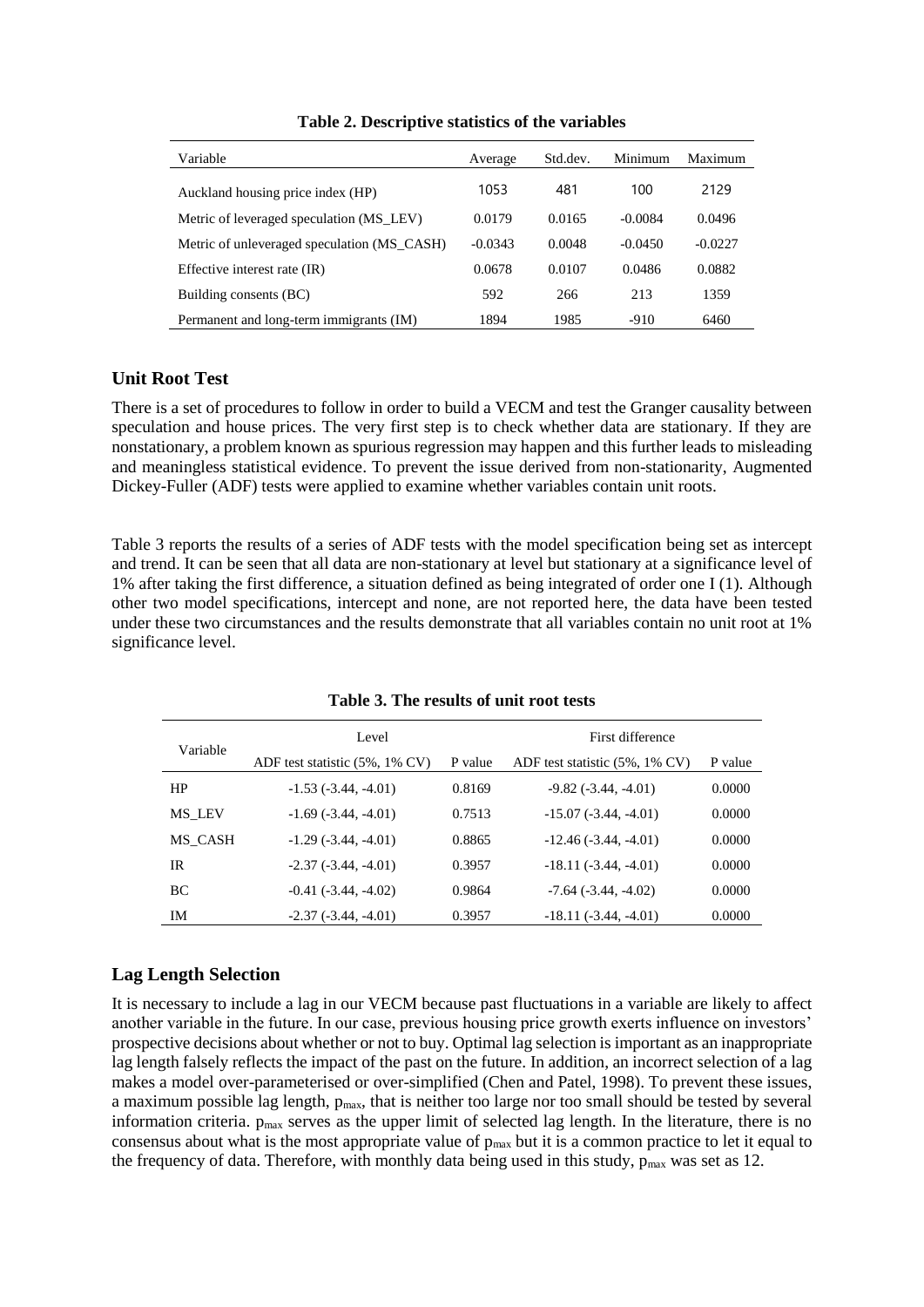Information criteria applied to select the optimal lag length include sequential modified LR test statistic (LR), final prediction error (FPE), Akaike information criterion (AIC), Schwarz information criterion (SIC) and Hannan-Quinn information criterion (HQC). The output of the lag selection process is largely consistent as all criteria suggest that the optimal lag length should be 2 except for LR. Liew (2004, p. 6) provided a guideline regarding the choice of the above information criteria and concluded that "with relatively large sample (120 or more observations), HQC is found to outdo the rest in correctly identifying the true lag length". As our data contain 156 observations, we decided to use HQC and hence the lag length selected is 2. Although it is not shown here, we tested  $p_{max}$  up to 20 and found that, based on HQC, the recommended lag length is still 2.

#### **Cointegration and Granger Causality Test**

According to the results of our ADF tests, all series are difference stationary and this signals the presence of at least one equilibrium among variables. A Johansen cointegration test was conducted to detect the long run relationship. The number of cointegrating equations is 1 according to the output of the test. As cointegration is present, equilibrium relationship exists so we can establish a VECM and run Granger causality tests to examine the interplay between speculation and house prices.

If a series X contains exclusive information in the past that helps in the forecast of another series Y, then X is said to Granger cause Y (Granger, 1969). When two variables Granger cause each other, a bidirectional Granger causality forms. Granger causality is not real causation but indicates that the past value of a variable has statistical explanatory power of the future value of another variable. In general, if variables are stationary, unrestricted vector autoregressive models (VAR) can be applied to conduct Granger causality tests. However, if cointegration exists, a VAR with differenced variables is incompatible with cointegrated systems because it omits an error correction term (Engle and Granger, 1987). In this case, a VECM should be used as a framework to carry out Granger causality tests. The result of our Johansen cointegration test demonstrates the existence of cointegration. Therefore, we established a VECM (see Appendix) and tested Granger causality.

Granger causality tests reveal little about to what extent a variable affects another so an impulse response analysis was conducted as a supplement. An impulse response function examines the response of the present and future values of an endogenous variable to one standard deviation shock (Hui and Yue, 2006). The technique unveils whether the impact of a variable on another variable is positive or negative and how long its effect persists. An impulse response analysis with shocks being orthogonalised using the Cholesky decomposition method is variant to the ordering of the variables in a VECM (Pesaran and Shin, 1998). To overcome this shortcoming, we conducted a generalised impulse response analysis that does not require the orthogonalisation of shocks. The output of a generalised impulse response analysis is not subject to a change of sequence of the variables included in the analysis.

## **RESULTS**

#### **Granger causality**

Table 4 reports the results of Granger causality tests. It can be noted that the metric of leveraged speculation Granger causes Auckland house prices at 1% level of significance and the metric of unleveraged speculation Granger causes Auckland house prices at 10% level of significance. This result indicates that the collective speculative force applied by residential investors has driven house prices up during the study period. The impact on house prices is especially prominent in the case of leveraged purchases. On the other hand, house prices Granger cause the metric of leveraged speculation at 1% significance level, showing that an increase in Auckland property prices formed an incentive for leveraged investors to speculate more on future capital gains. A bidirectional Granger causality has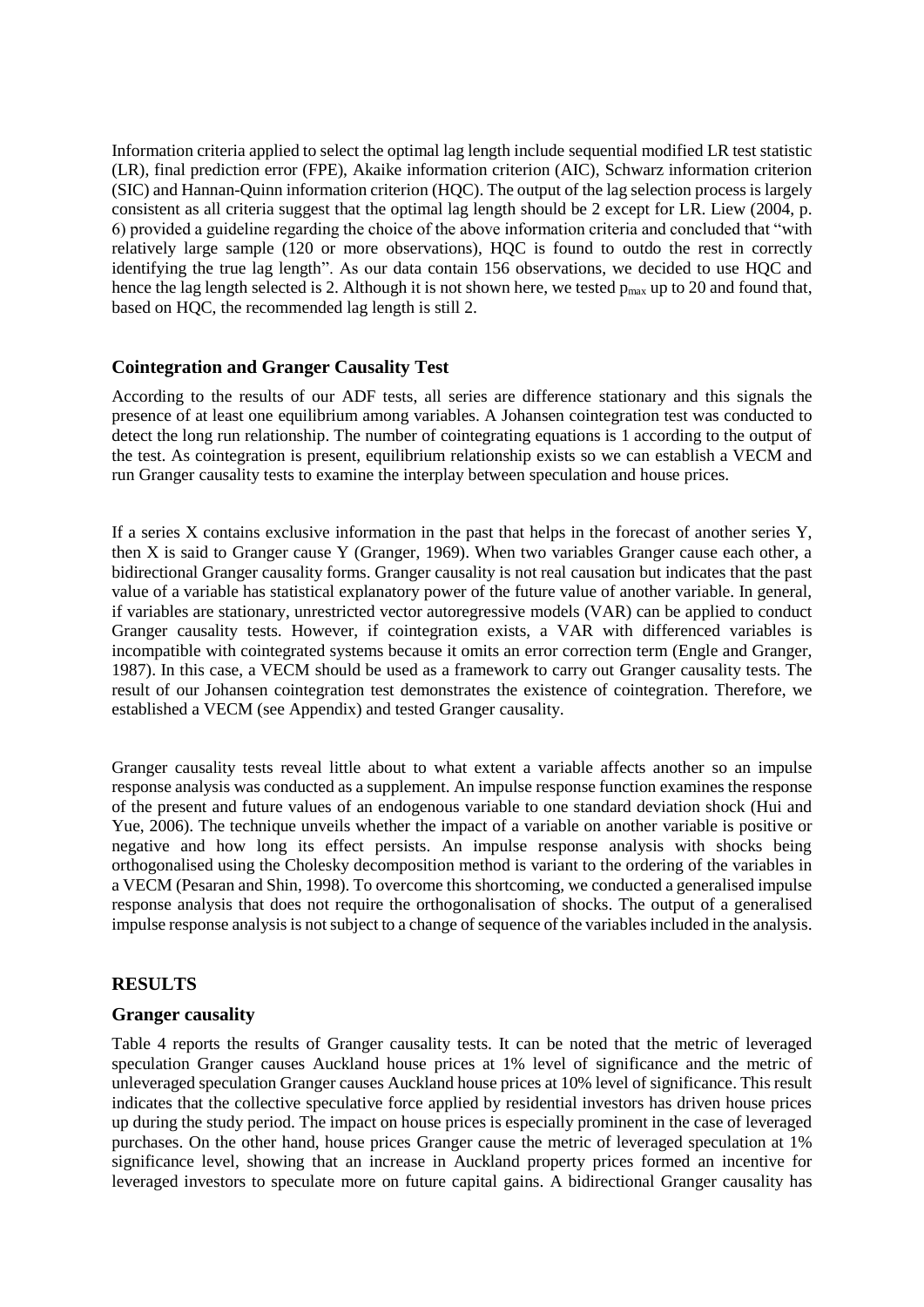been discovered between the metric of leveraged speculation and house prices at 1% significance level, showing a vicious feedback cycle: leveraged investors' speculative behaviour lifted Auckland house prices which in turn spurred housing speculation. In addition, a one-way Granger causal relationship has been identified from mortgage rates to the metric of leveraged speculation, suggesting that interest rates are another important determinant of speculative activities with the use of financing.

As for the metric of unleveraged speculation, the number of building consents Granger causes speculation without financing at 5% significance level, indicating that housing supply has a positive impact on cash-buyers' investment decisions. Additionally, the metric of leveraged speculation Granger causes its unleveraged counterpart at 10% level of significance. This result is not surprising as the only difference between these two series is leverage.

| H <sub>0</sub>             | $X^2$  | P value | H <sub>0</sub>          | $\mathrm{X}^2$ | P value | H <sub>0</sub>           | $\mathrm{X}^2$ | P value |
|----------------------------|--------|---------|-------------------------|----------------|---------|--------------------------|----------------|---------|
| $BC \rightarrow HP$        | 1.021  | 0.600   | $BC \rightarrow MS$ LEV | 1.143          | 0.565   | $BC \rightarrow MS$ CASH | 7.187          | 0.028   |
| $IM \rightarrow HP$        | 1.299  | 0.522   | $IM \rightarrow MS$ LEV | 0.772          | 0.680   | $IM \rightarrow MS$ CASH | 0.300          | 0.861   |
| $IR \rightarrow HP$        | 0.438  | 0.803   | $IR \rightarrow MS$ LEV | 58.747         | 0.000   | $IR \rightarrow MS$ CASH | 0.959          | 0.619   |
| $MS$ LEV $\rightarrow$ HP  | 12.683 | 0.002   | $HP \rightarrow MS$ LEV | 24.643         | 0.000   | $HP \rightarrow MS$ CASH | 0.492          | 0.782   |
| $MS$ CASH $\rightarrow$ HP | 5.880  | 0.053   | MS CASH→MS LEV          | 3.432          | 0.180   | MS LEV→MS CASH           | 5.558          | 0.062   |

#### **Table 4. The results of Granger causality tests**

Note: x→y indicates the null hypothesis that x does not Granger cause y.

#### **Generalised Impulse Response Analysis**

Figure 2 presents the response of Auckland house prices to exogenous shocks. The shock of Auckland house prices itself positively affects future house prices after 12 months, suggesting that an increase in house prices at present elevates investors' capital gain expectations in the short run. The reaction of house prices to a shock of the metric of leveraged speculation is positive, indicating that speculation with bank financing leads to Auckland house price growth. The number of building consents positively influences house prices, showing that boosting housing supply pours fuel on the fire. The impact of unleveraged speculation and immigrants on house prices is nearly negligible. Lastly, an increase in mortgage rates has a significant negative effect on house prices, meaning that a rise in interest rates curbs house price escalation.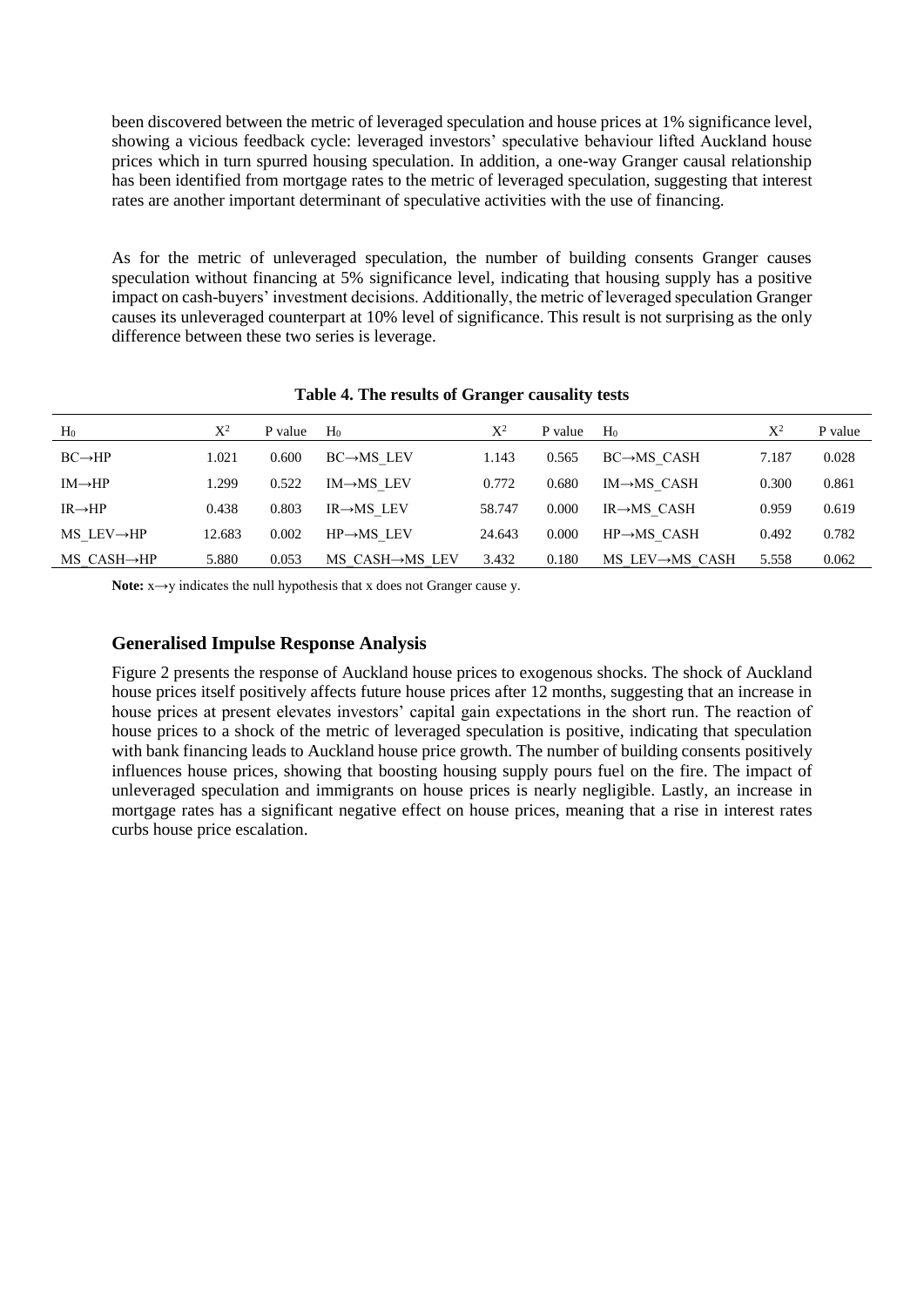

Figure 3 demonstrates the response of the metric of leveraged speculation to exogenous shocks. The reaction of leveraged speculation to a shock of house prices and mortgage rate is noticeably positive after 12 months, indicating that rising prices and increasing interest rate hearten leveraged speculation. An increase in mortgage rate tends to dampen property speculation but in our case a rise in the rate encourages speculation because we have already switched the sign of the metric of leveraged speculation. Consistent with the results of our Granger causality tests, impulse response analyses (Figure 2 and Figure 3) reveal the same vicious cycle: leveraged investors' speculative behaviour lifts Auckland house prices which in turn spurs housing speculation. Immigrants and the number of building consents have a positive effect on leveraged speculation after 12 months but the extent is low.



**Figure 3. Response of MS\_LEV to shocks**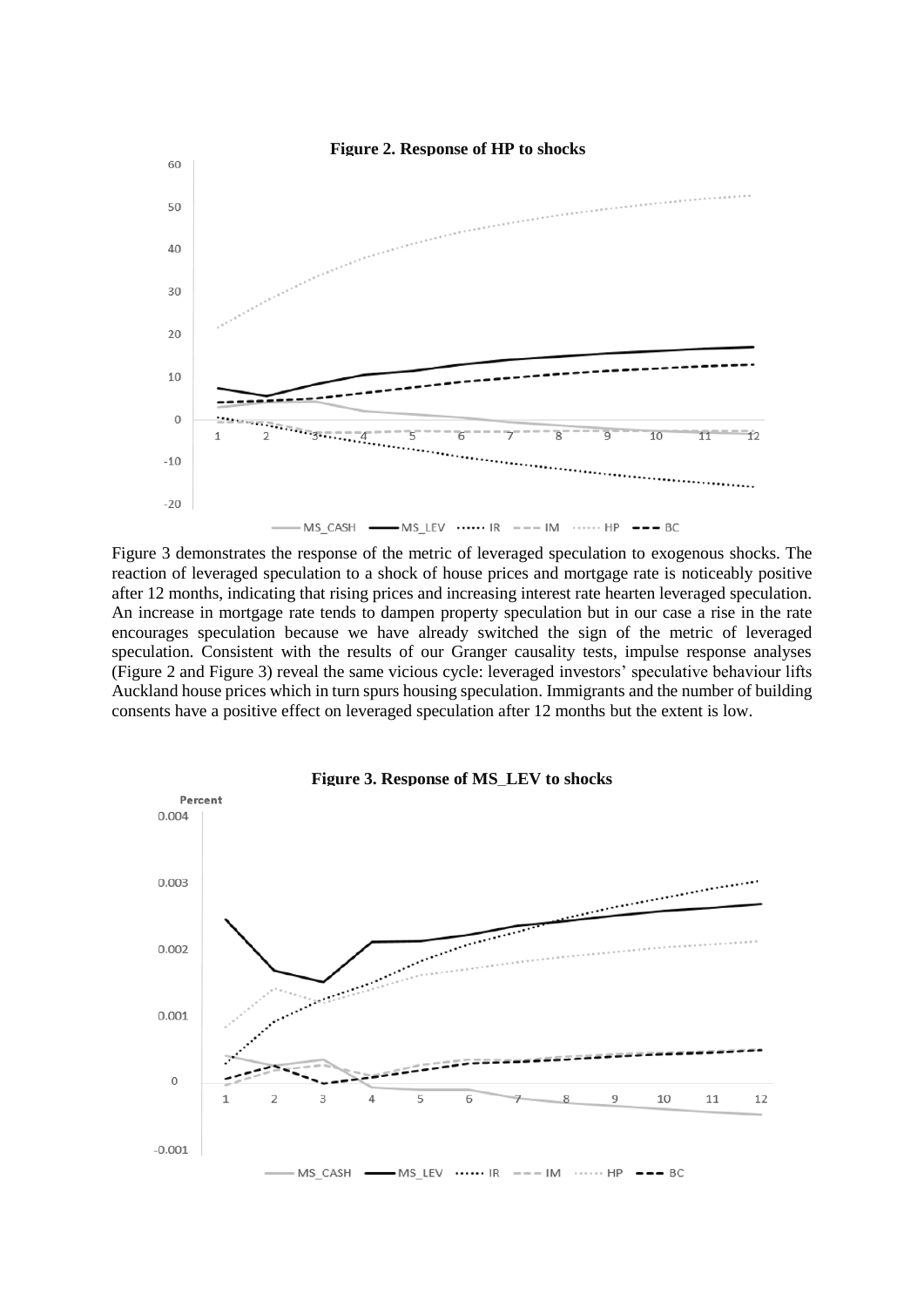Figure 4 illustrates the response of unleveraged speculation to exogenous shocks. The reaction of unleveraged speculation to a shock of leveraged speculation is prominent after 12 months. This result is not surprising as the only difference between these two series is the use of mortgages. House prices are another influential determinant that positively affects the metric of unleveraged speculation. Compared with leveraged investors, Auckland cash buyers are less motived by price growth but capital gain appreciation is still important driving force. The response of unleveraged speculation to the number of building consents is moderately noticeable after 12 months, suggesting that housing supply plays a role in unleveraged speculation. With regard to immigrants and mortgage rate, their effect on the metric of unleveraged speculation is almost negligible.





#### **CONCLUSION**

Housing markets worldwide have witnessed a strongly growing trend in real estate prices during the past two decades. Meanwhile, housing speculation has become a serious issue that concerns not only policymakers but also the general public. The interplay between property prices and speculation is of great interest for academics and politicians because understanding if and to what extent these two variables affect each other is crucial to solving housing crises that sweep many metropolises. Auckland is a suitable housing market to examine the relationship because the city has experienced rampant speculation and a strong upward trend in residential house prices from 2003 to 2016.

Although previous research has shed much light on the interplay between real estate speculation and prices, there are three reasons why this area should be further explored. First, the bulk of past research used aggregated housing price data and considered market-wide speculation contributed by all market participants. However, speculation occurs at the property sale level and governments' anti-speculation measures tend to target only investors at this level. Second, existing literature commonly adopts housing price bubbles or future price expectations as an indicator of speculation. Nevertheless, there are disadvantages associated with the use of the above two as a proxy for housing speculation. We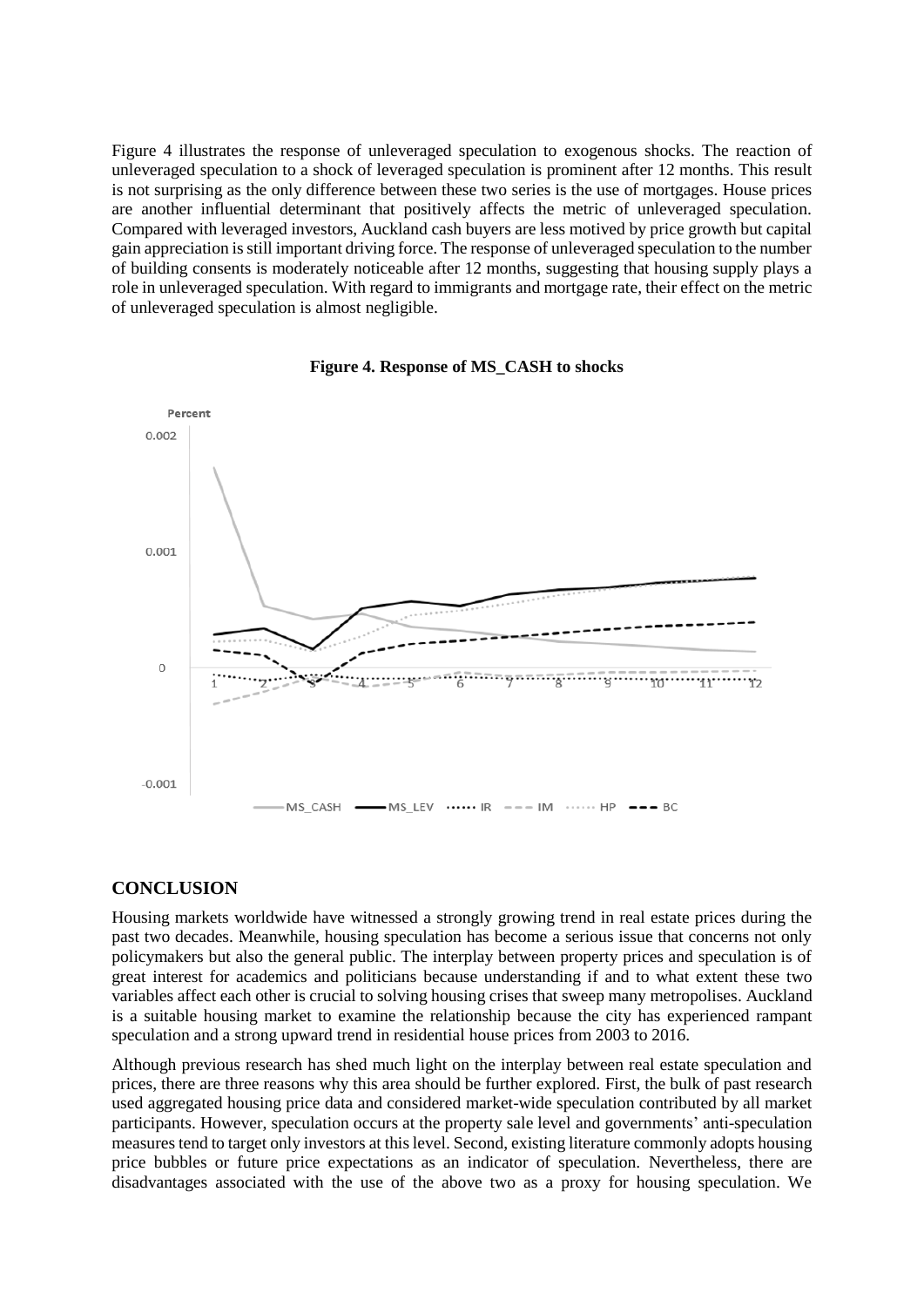employed a legitimate and novel barometer of speculation, the rental yield of investment property, to test its relationship with property prices. Third, the vast majority of previous studies used aggregate price data and did not draw a difference between leveraged sales and unleveraged ones. However, purchases with bank financing usually demonstrate a higher degree of speculation than unleveraged sales so it is worthwhile to set these two categories of transactions apart. By doing so, the interplay between leveraged speculation and prices can be distinguished from the relationship between unleveraged speculation and prices.

This study focuses on only investors, divides property sales into leveraged and unleveraged transactions, uses rental yields as a metric of speculation, builds a VECM and tests the relationship between real estate speculation and house prices at the transactional level. Both Granger causality tests and impulse response analyses have revealed a vicious cycle: leveraged investors' speculative behaviour lifted Auckland house prices which in turn spurred housing speculation. Additionally, unleveraged speculation added moderate upward pressure on house prices according to the results of our Granger causality tests and the reaction of unleveraged speculation to house prices is mildly positive. Therefore, it can be inferred that unleveraged speculation and house prices are, to a certain degree, intertwined. Although we focused on the Auckland housing market, we suspect that other markets experiencing widespread housing speculation are subject to similar behaviour feedback loops. Further studies can test whether the vicious cycle exists in other housing markets.

#### **Reference list**

Al-Masum, M.A. and Lee, C.L., 2019. Modelling housing prices and market fundamentals: evidence from the Sydney housing market. *International Journal of Housing Markets and Analysis*.

Arestis, P., Gonzalez-Martinez, A.R. and Jia, L.K., 2017. House price overvaluation in Hong Kong: Identifying the market fundamentals and understanding the "Bubble". *International Journal of Housing Markets and Analysis*, 10(2), pp.282-304.

Cadil, J., 2009. Housing price bubble analysis–case of the Czech Republic. *Prague Economic Papers*, 1, pp.38-47.

Chen, M.C. and Patel, K., 1998. House price dynamics and Granger causality: an analysis of Taipei new dwelling market. *Journal of the Asian Real Estate Society*, 1(1), pp.101-126.

Chung, H.S. and Kim, J.H., 2004. Housing speculation and housing price bubble in Korea*. KDI School of Pub Policy & Management Paper*, (04-06).

Clapham, E., Englund, P., Quigley, J.M. and Redfearn, C.L., 2006. Revisiting the past and settling the score: index revision for house price derivatives. *Real Estate Economics*, 34(2), pp.275-302.

Engle, R.F. and Granger, C.W., 1987. Co-integration and error correction: representation, estimation, and testing. *Econometrica: journal of the Econometric Society*, pp.251-276.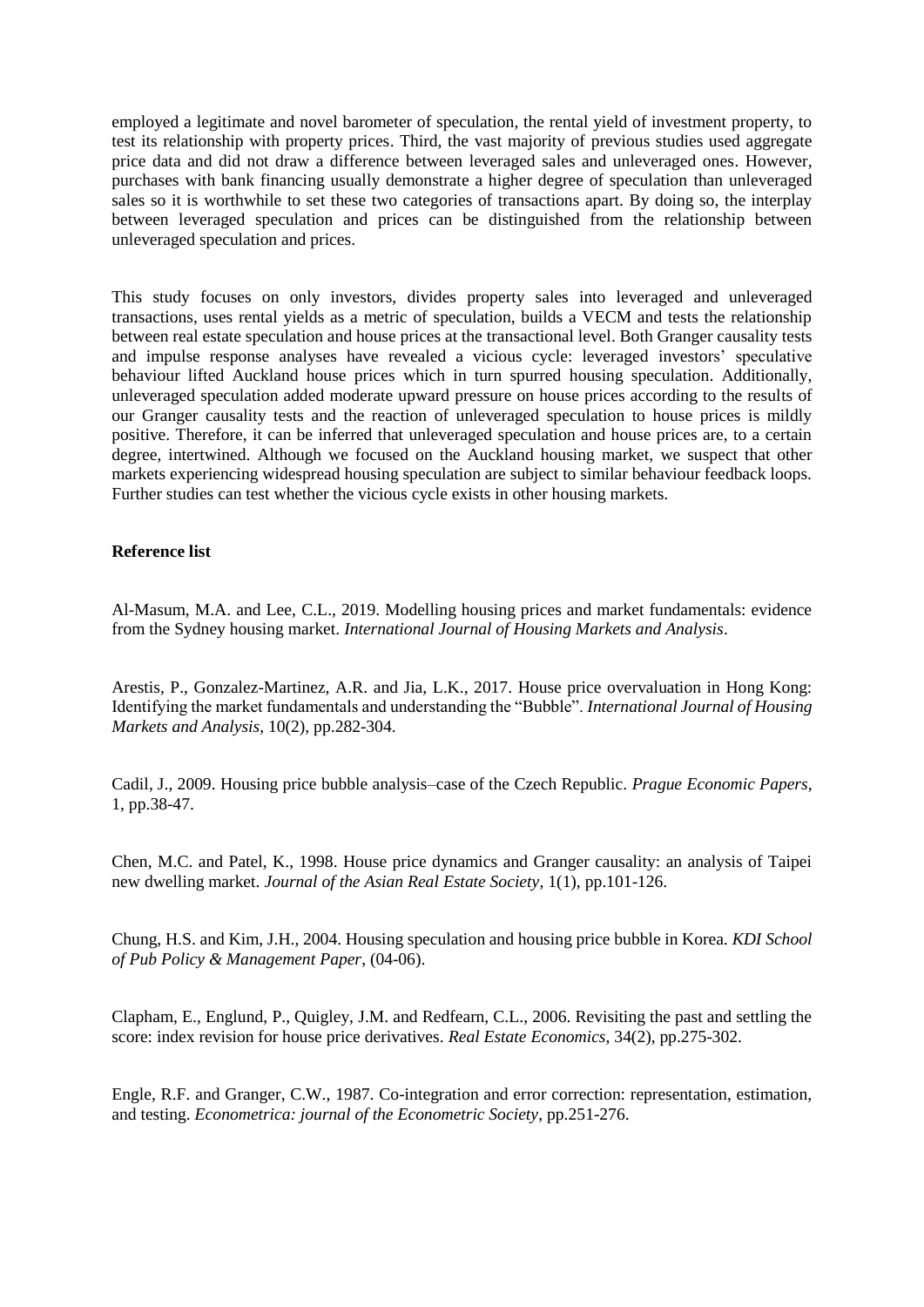Geltner, D. and Ling, D., 2006. Considerations in the design and construction of investment real estate research indices. *Journal of Real Estate Research*, 28(4), pp.411-444.

Goodman, A.C. and Thibodeau, T.G., 2008. Where are the speculative bubbles in US housing markets?. *Journal of Housing Economics*, 17(2), pp.117-137.

Granger, C.W., 1969. Investigating causal relations by econometric models and cross-spectral methods. Econometrica: *Journal of the Econometric Society*, pp.424-438.

Hatzvi, E. and Otto, G., 2008. Prices, rents and rational speculative bubbles in the Sydney housing market. *Economic Record*, 84(267), pp.405-420.

Hui, E.C. and Yue, S., 2006. Housing price bubbles in Hong Kong, Beijing and Shanghai: a comparative study. *The Journal of Real Estate Finance and Economics*, 33(4), pp.299-327.

Ho, M.H. and Kwong, T.M., 2002. Speculation and property price: chicken and egg paradox. *Habitat International*, 26(3), pp.347-361.

Kim, K.H. and Suh, S.H., 1993. Speculation and price bubbles in the Korean and Japanese real estate markets. *The Journal of Real Estate Finance and Economics*, 6(1), pp.73-87.

Lan, T., 2014. House price bubbles in China. *Research in Applied Economics*, 6(1), p.86.

Lei, V., Noussair, C.N. and Plott, C.R., 2001. Nonspeculative bubbles in experimental asset markets: Lack of common knowledge of rationality vs. actual irrationality. *Econometrica*, 69(4), pp.831-859.

Levin, E.J. and Wright, R.E., 1997. Speculation in the housing market? *Urban Studies*, 34(9), pp.1419- 1437.

Li, J. and Chiang, Y.H., 2012. What pushes up China's real estate price? *International Journal of Housing Markets and Analysis*, 5(2), pp.161-176.

Liew, V.K.S., 2004. Which lag length selection criteria should we employ? *Economics bulletin*, 3(33), pp.1-9.

Lind, H., 2009. Price bubbles in housing markets: Concept, theory and indicators. *International Journal of Housing Markets and Analysis*, 2(1), pp.78-90.

Mallick, H. and Mahalik, M.K., 2012. Fundamental or speculative factors in the housing markets of emerging economies? Some lessons from China. *Journal of Economic Policy Reform*, 15(1), pp.57-67.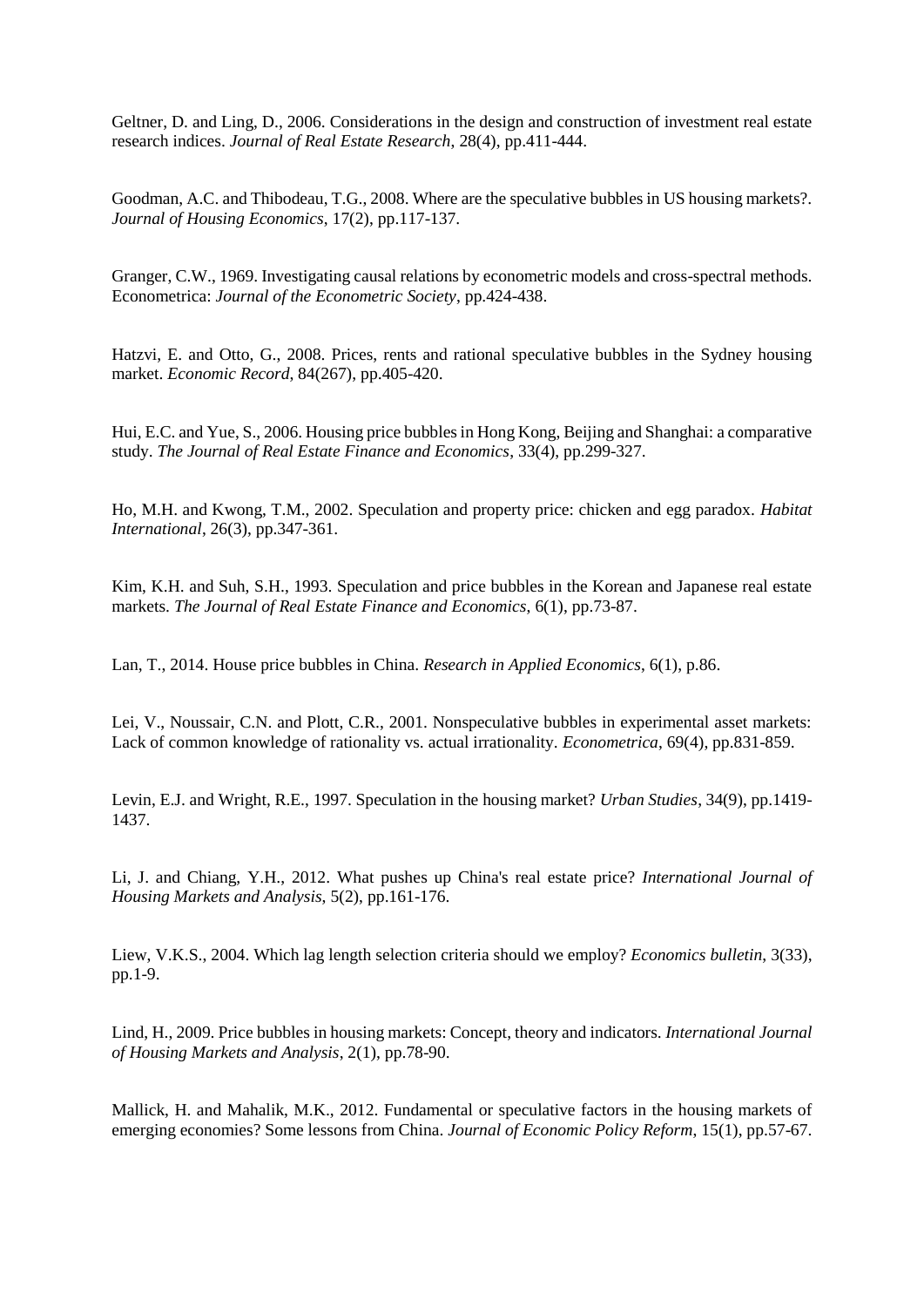Malpezzi, S. and Wachter, S., 2005. The role of speculation in real estate cycles. *Journal of Real Estate Literature*, 13(2), pp.141-164.

Pesaran, H.H. and Shin, Y., 1998. Generalized impulse response analysis in linear multivariate models. *Economics letters*, 58(1), pp.17-29.

Phillips, J. and Goodstein, E., 2000. Growth management and housing prices: the case of Portland, Oregon. *Contemporary Economic Policy*, 18(3), pp.334-344.

Rehm, M. and Yang, Y., in press. Betting on capital gains: housing speculation in Auckland, New Zealand.

Riddel, M., 1999. Fundamentals, feedback trading, and housing market speculation: evidence from California. *Journal of Housing Economics*, 8(4), pp.272-284.

Roche, M.J., 2001. The rise in house prices in Dublin: bubble, fad or just fundamentals. *Economic Modelling*, 18(2), pp.281-295.

Shi, S., Young, M. and Hargreaves, B., 2010. House price–volume dynamics: evidence from 12 cities in New Zealand. *Journal of Real Estate Research*, 32(1), pp.75-99.

Statistics New Zealand., 2017). *Building plans put to work*. Available from <https://www.stats.govt.nz/assets/Reports/Building-plans-put-to-work/building-plans-put-to-work.pdf>

Šliupas, R. and Simanavičienė, Ž., 2010. The effect of real estate speculation on the growth of economics in transition countries. *Ekonomika ir vadyba*, (15), pp.295-301.

Towbin, P. and Weber, M.S., 2015. *Price expectations and the US housing boom* (No. 15-182). International Monetary Fund. Available at <https://www.imf.org/en/Publications/WP/Issues/2016/12/31/Price-Expectations-and-the-U-S-43145>

Wong, W.L., Lee, C. and Koong, S.S., 2019. Housing prices in peninsular Malaysia: supported by income, foreign inflow or speculation? *International Journal of Housing Markets and Analysis*, 12(3), pp.424-441.

Zhou, W.X. and Sornette, D., 2003. 2000–2003 real estate bubble in the UK but not in the USA. *Physica A: Statistical Mechanics and its Applications*, 329(1-2), pp.249-263.